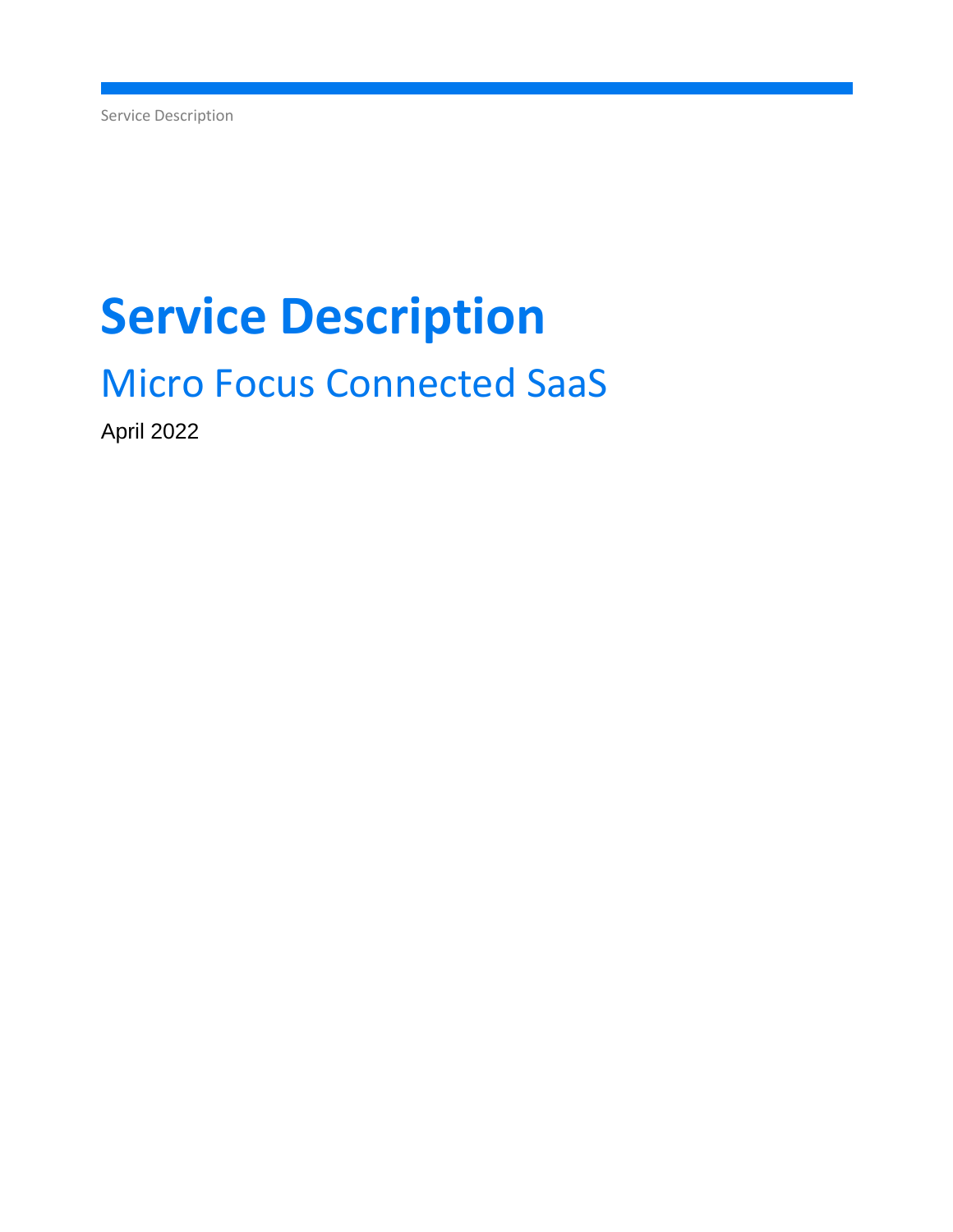# <span id="page-1-0"></span>Contents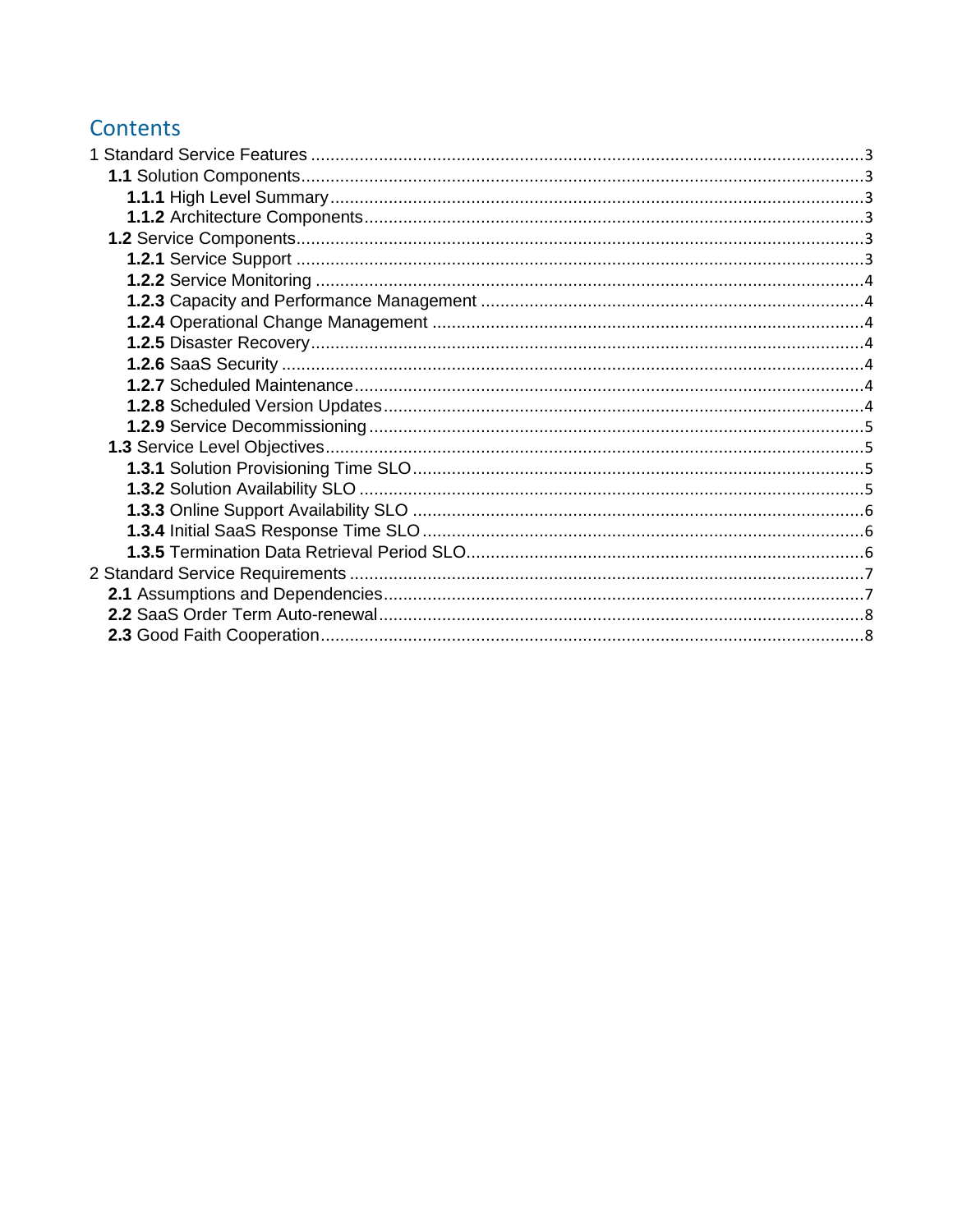# 1 Standard Service Features

This section defines what is included in the Standard Service for the Micro Focus Connected SaaS offering during the SaaS Order term.

# <span id="page-2-0"></span>**1.1 Solution Components**

Micro Focus offers the following components, features and functionalities as part of Micro Focus Connected SaaS offering:

# <span id="page-2-1"></span>**1.1.1 High Level Summary**

Micro Focus Connected SaaS provides a cloud-based enterprise service intended to backup files on PC and Mac devices and enable customers the ability to access and recover files. Micro Focus Connected SaaS is a policy-based solution that enables customers to ensure that business critical data is backed up and accessible to end users and administrators on behalf of the customer organization's requirements around business continuity, productivity, and compliance.

#### <span id="page-2-2"></span>**1.1.2 Architecture Components**

Micro Focus Connected SaaS includes an agent software component that is installed on each PC or Mac device that the customer chooses to backup and/or for file synchronization. Mobile apps are also available to support access to files that have been backed up from PC or Mac devices. Web-based user interfaces are provided for both end users and administrators. Web interfaces enable users to search for, view, and access files backed up from devices assigned to the user account. Web interfaces for administrators enable user/group administration, policy creation and deployment, as well as management and reporting capabilities. Deployment of the agent software to the end user devices is the responsibility of Customer.

Micro Focus Connected SaaS also consists of cloud-based services to which customer data is backed up via agents. Micro Focus Connected SaaS is multi-tenant; meaning each customer receives their own compute and storage resources within a multi-tenant farm. Each customer's data is logically and securely segregated for security purposes. Each customer is called a tenant.

# <span id="page-2-3"></span>**1.2 Service Components**

Micro Focus offers the following core SaaS support and operational services as part of Micro Focus ConnectedSaaS offering:

### <span id="page-2-4"></span>**1.2.1 Service Support**

The Customer may contact Micro Focus through a variety of methods such as online support tickets or telephone support. The Micro Focus Support Team will either provide support to the Customer directly or coordinate delivery of this support.

Online support is available at: <https://www.microfocus.com/support>

Micro Focus staffs and maintains a 24x7x365 Service Operations Center, which will be the single point of contact for all issues related to the support for Micro Focus Connected SaaS for the Customer. The customer will maintain a list of authorized users who may contact Micro Focus for support. The customer's authorized users may contact Micro Focus for support via the Web portal or telephone 24 hours a day, 7 days a week.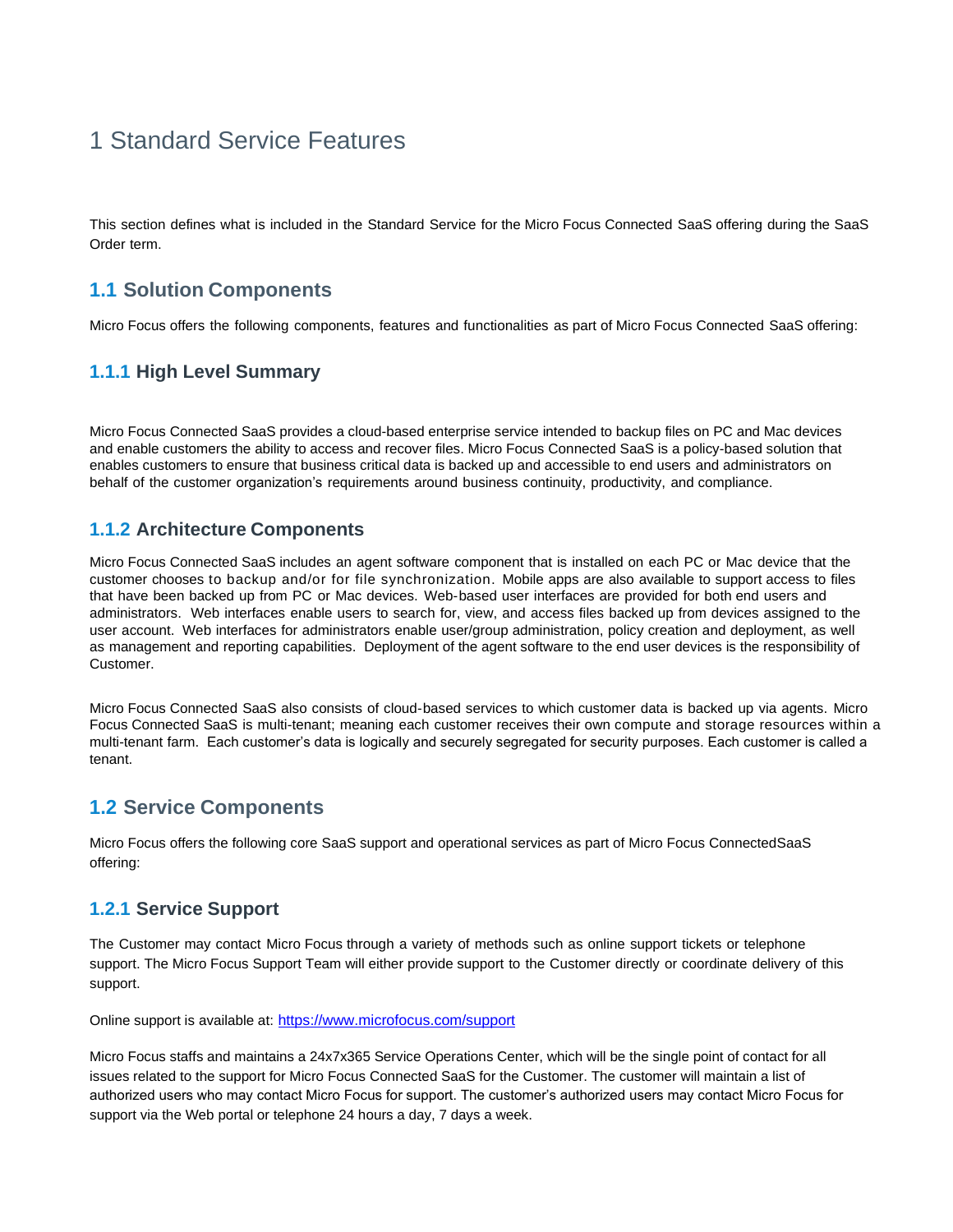# <span id="page-3-0"></span>**1.2.2 Service Monitoring**

Micro Focus provides monitoring of this Micro Focus Connected SaaS solution backend components 24x7 using system monitors for availability. Micro Focus uses a centralized notification system to deliver proactive communications about application changes, outages and scheduled maintenance. Alerts and notifications sent to customer administrators via email.

#### <span id="page-3-1"></span>**1.2.3 Capacity and Performance Management**

All tiers of the SaaS infrastructure are proactively monitored for capacity and performance. The architecture allows for addition of capacity to applications, databases and storage.

#### <span id="page-3-2"></span>**1.2.4 Operational Change Management**

Micro Focus follows a set of standardized methodologies and procedures for efficient and prompt handling of changes to SaaS infrastructure and application, which enables beneficial changes to be made with minimal disruption to the service.

#### <span id="page-3-3"></span>**1.2.5 Disaster Recovery**

As part of Micro Focus´s overall business continuity management practices, Micro Focus has processes and procedures in place to recover from potential disaster scenarios. Micro Focus utilized data centers are tested for the widerange of disaster scenarios including fire, loss of Internet connectivity, physical security breaches, and power outages.

### <span id="page-3-4"></span>**1.2.6 SaaS Security**

Micro Focus maintains an information and physical security program designed to protect the confidentiality, availability and integrity of Customer Personal Data and confidential information (the "Micro Focus Security Program").

#### <span id="page-3-5"></span>*1.2.6.1 Technical and Organizational Measures*

Micro Focus regularly tests and monitors the effectiveness of its controls and procedures. No security measures re or can be completely effective against all security threats, present and future, known and unknown. The measures set forth may be modified by Micro Focus but represent a minimum standard. Customer remains responsible for determining the sufficiency of these measures.

#### *1.2.6.2 Physical Access Controls*

Micro Focus maintains physical security standards designed to prohibit unauthorized physical access to the Micro Focus equipment and facilities used to provide SaaS, including Micro Focus data centers and data centers operated by third parties. This is accomplished through the following practices.

- Presence of on-site security personnel on a 24x7 basis.
- Use of intrusion detection systems.
- Use of video cameras on access points and along perimeter.
- Micro Focus employees, subcontractors, and authorized visitors are issued identification cards that must be worn while on-premises.
- Monitoring access to Micro Focus facilities, including restricted areas and equipment within facilities.
- Maintaining an audit trail of access

#### *1.2.6.3 Access Controls*

Micro Focus maintains the following standards for access controls and administration designed to make Customer-provided SaaS Data accessible only by authorized Micro Focus personnel who have a legitimate business need for such access.

- Secure user identification and authentication protocols.
- Authentication of Micro Focus personnel in compliance with Micro Focus standards and in accordance with ISO 27001 requirements for segregation of duties.
- Customer provided SaaS data is accessible only by authorized Micro Focus personnel who have a legitimate business need for such access, with user authentication, sign-on and access controls.
- Employment termination or role change is conducted in a controlled and secured manner.
- Administrator accounts should only be used for the purpose of performing administrative activities.
- Each account with administrative privileges must be traceable to a uniquely identifiable individual.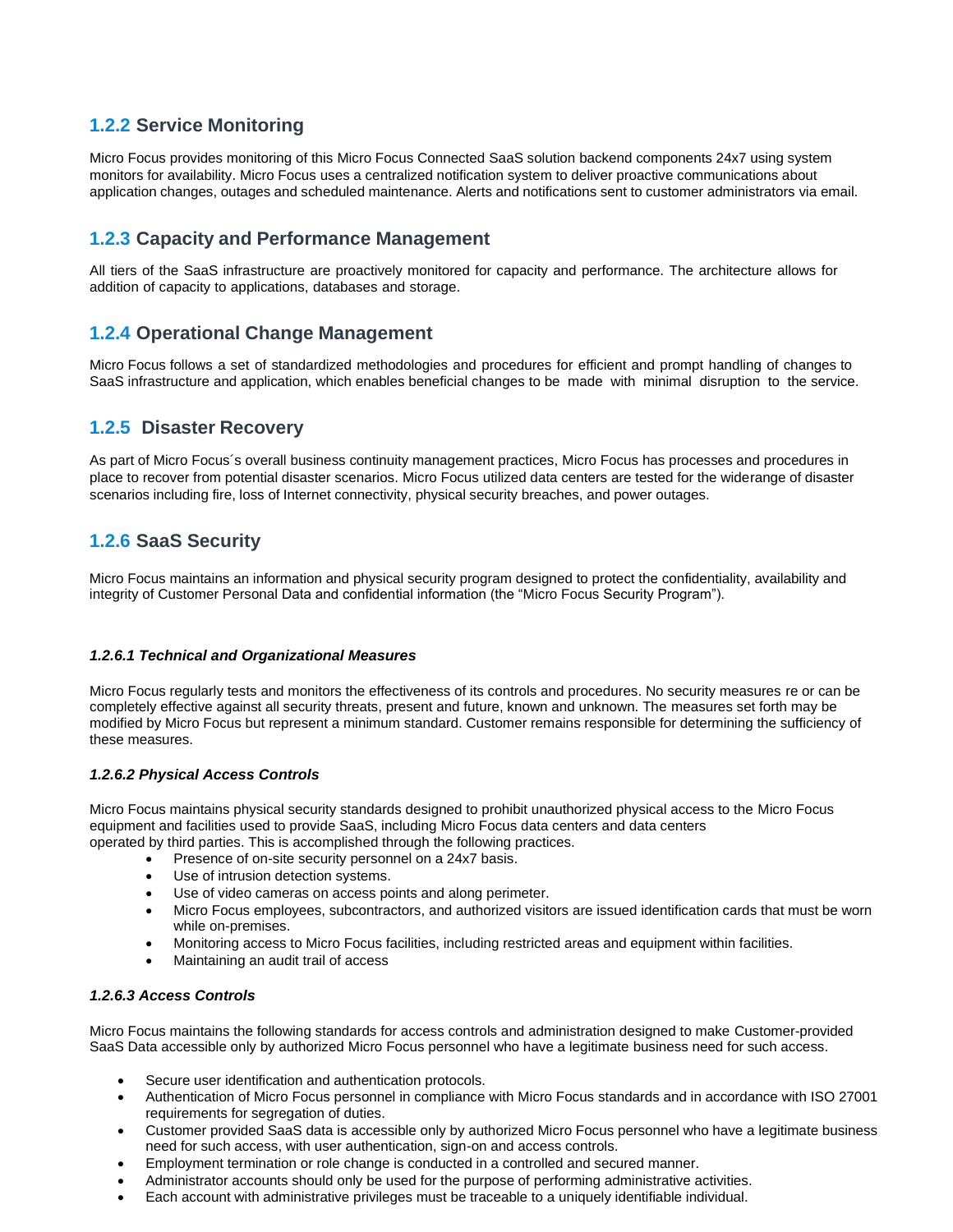- All access to computers and servers must be authenticated and within the scope of an employee's job function.
- Collection of information that can link users to actions in the Micro Focus SaaS environment.
- Collection and maintenance of log audits for the application, OS, DB, network, and security devices according to the baseline requirements identified.
- Restriction of access to log information based on user roles and the "need-to-know".
- Prohibition of shared accounts.

#### *1.2.6.4 Availability Controls*

Micro Focus´ business continuity management process includes restoring the ability to supply critical services upon a service disruption. Micro Focus´ continuity plans cover operational shared infrastructure such as remote access, active directory, DNS services, and mail services. Monitoring systems are designed to generate automatic alerts that notify Micro Focus of events such as a server crash or disconnected network.

#### *1.2.6.5 Data Segregation*

Micro Focus SaaS environments are segregated logically by Micro Focus SaaS access control mechanisms. Internet-facing devices are configured with a set of access control lists (ACLs), which are designed to prevent unauthorized access to internal networks. Micro Focus uses security solutions on the perimeter level such as firewalls, IPS/IDS, proxies to detect hostile activity, and monitoring the environment's health and availability.

#### *1.2.6.6 Data Encryption*

Micro Focus SaaS uses industry standard techniques to encrypt Customer-provided SaaS Data in transit. All inbound and outbound traffic to the external network is encrypted. Data in the relational database, index, and object storage (data at rest) is also encrypted.

#### **1.2.7 Scheduled Maintenance**

To enable Customers to plan for scheduled maintenance by Micro Focus, Micro Focus reserves predefined timeframes to be used on an as-needed basis. Micro Focus reserves a weekly two (2) hours window (Sunday 00:00 to 02:00 Eastern Standard Time) and one (1) monthly four (4) hour window (Sunday in the 00:00 to 08:00 Eastern Standard Time block). These windows will be used on an as-needed basis.

Planned windows will be scheduled at least two (2) weeks in advance when Customer action is required, or at least four (4) days in advance otherwise.

#### <span id="page-4-0"></span>**1.2.8 Scheduled Version Updates**

"SaaS Upgrades" are defined as both major version updates, minor version updates and binary patches applied by Micro Focus to the Customer's Micro Focus Connected SaaS solution in production. These may or may not include new features or enhancements. Micro Focus determines whether and when to develop, release and apply any SaaS Upgrade. Customer is entitled to SaaS Upgrades as part of Micro Focus Connected SaaS service unless the SaaS Upgrade introduces new functionality that Micro Focus offers on an optional basis for an additional fee.

Micro Focus determines whether and when to apply a SaaS Upgrade to Customer's Micro Focus Connected SaaS solution. Unless Micro Focus anticipates a service interruption due to a SaaS Upgrade, Micro Focus may implement a SaaS Upgrade at any time without notice to Customer. Micro Focus aims to use the Scheduled Maintenance windows defined in section 1.2.8 to apply SaaS Upgrades. Customer may be required to cooperate in achieving a SaaS Upgrade that Micro Focus determines in its discretion is critical for the availability, performance or security of Micro Focus Connected SaaS solution. In the event that the Customer fails to cooperate in a timely manner, Micro Focus may disable all further backups and services to the incompatible outdated versions of the Connected SaaS solution. Reasonable efforts will be made by Micro Focus to maintain prior data for data return purposes through the duration of the Customer's SaaS Order Term.

Micro Focus may, at its sole discretion, modify this Service Description and make available Updates to its customers which may add new and/or eliminate existing features, functions, operating environment and/or hardware platforms to the Subscription Service.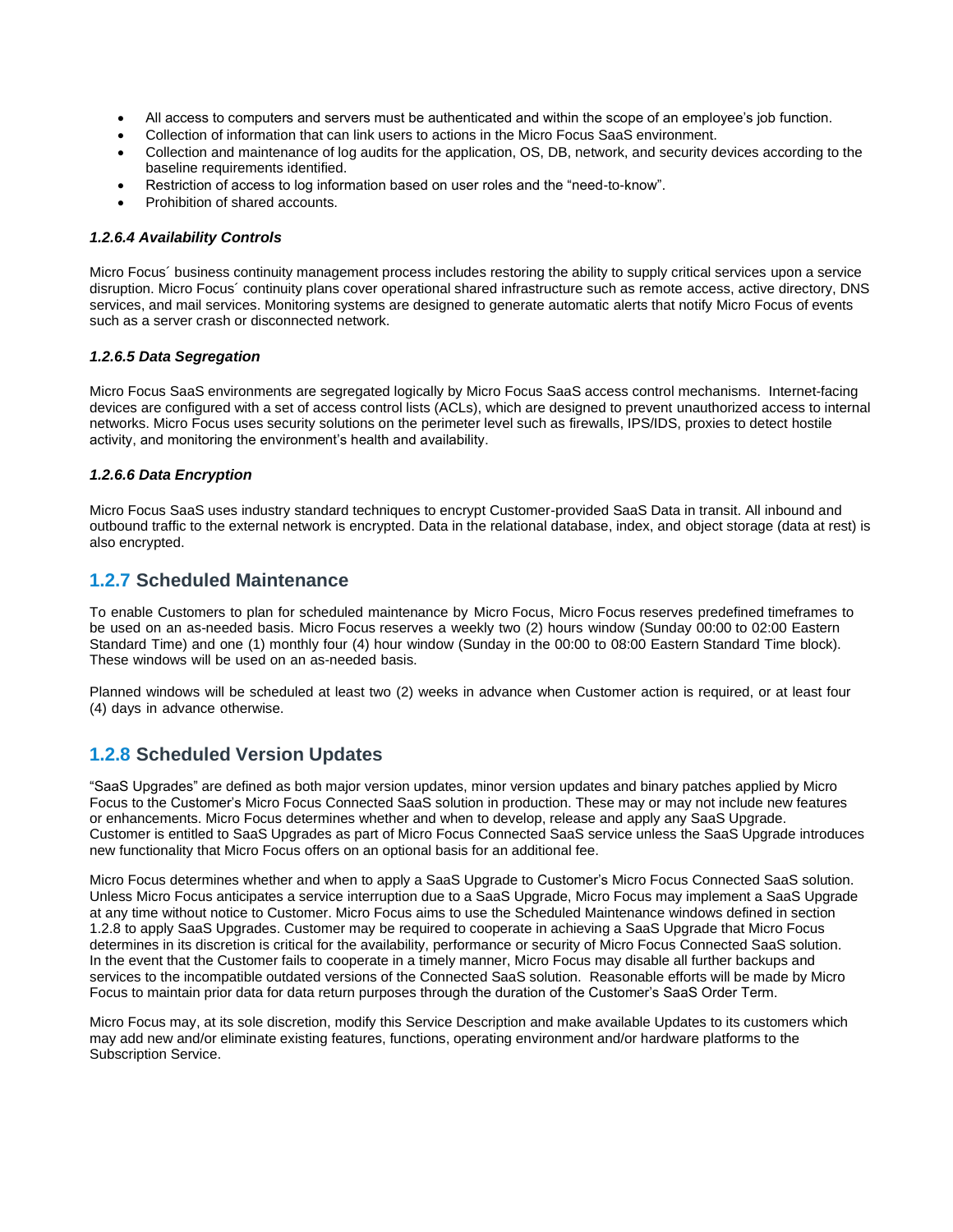## <span id="page-5-0"></span>**1.2.9 Service Decommissioning**

Upon expiration or termination of the SaaS Order Term, Micro Focus may disable all Customer access to the Micro Focus Connected SaaS solution and Customer shall promptly remove Micro Focus Connected SaaS software from customer devices.

Following expiration or termination, Micro Focus will make available to Customer previously stored and available data via standard Micro Focus Connected SaaS self–service options. Customers may also request that Micro Focus return data to customer at an additional charge to customer. The target timeframe is set forth below in section 1.3.6 Termination Data Retrieval Period SLO. After such time, Micro Focus shall have no obligation to maintain or provide any such data, which will be deleted in the ordinary course.

# <span id="page-5-1"></span>**1.3 Service Level Objectives**

Micro Focus provides clear, detailed, and specific Service Level Objectives (SLOs) for the SaaS services it provides to its customers. These SLOs are targets used by Micro Focus to deliver the service and are provided as guidelines. In no way do SLOs create a legal requirement or obligation for Micro Focus to always meet these objectives.

# <span id="page-5-2"></span>**1.3.1 Solution Provisioning Time SLO**

Solution Provisioning is defined as the Micro Focus Connected SaaS solution being made available for access over the internet for a specified tenant. Micro Focus targets to make Micro Focus Connected SaaS available within 2 (two) business days of the customer's purchase order (PO) being booked within the Micro Focus order management system.

Customer is responsible for installing and configuring any additional onsite components for his applications. Any onsite components of the solution are not in scope of the Solution Provisioning Time SLO.

# <span id="page-5-3"></span>**1.3.2 Solution Availability SLO**

Solution Availability is defined as the Micro Focus Connected SaaS production application being available for access and use by Customer and its Authorized Users over the Internet. Micro Focus will provide Customer access to the Micro Focus Connected SaaS production application on a twenty-four hour, seven days a week (24x7) basis at a rate of 99.5 % ("Solution Uptime").

#### *1.3.2.1 Measurement Method*

Solution Uptime shall be measured by Micro Focus using Micro Focus monitoring software.

On a quarterly basis, Solution Uptime will be measured using the measurable hours in the quarter (total time minus planned downtime, including maintenance, upgrades, etc.) as the denominator. The numerator is the denominator value minus the time of any outages in the quarter (duration of all outages combined) to give the percentage of available uptime (2,189 actual hours available / 2,200 possible available hours = 99.5 availability).

An "outage" is defined as two consecutive monitor failures within a five-minute period, lasting until the condition has cleared.

#### *1.3.2.2 Boundaries and Exclusions*

Solution Uptime shall not apply to any of the following exceptions:

- Overall Internet congestion, slowdown, or unavailability
- Unavailability of generic Internet services (e.g., DNS servers) due to virus or hacker attacks
- Force majeure events as described in the terms of the SaaS agreement
- Actions or omissions of Customer (unless undertaken at the express direction of Micro Focus) or third parties beyond the control of Micro Focus
- Unavailability due to Customer equipment or third-party computer hardware, software, or network infrastructure not within the sole control of Micro Focus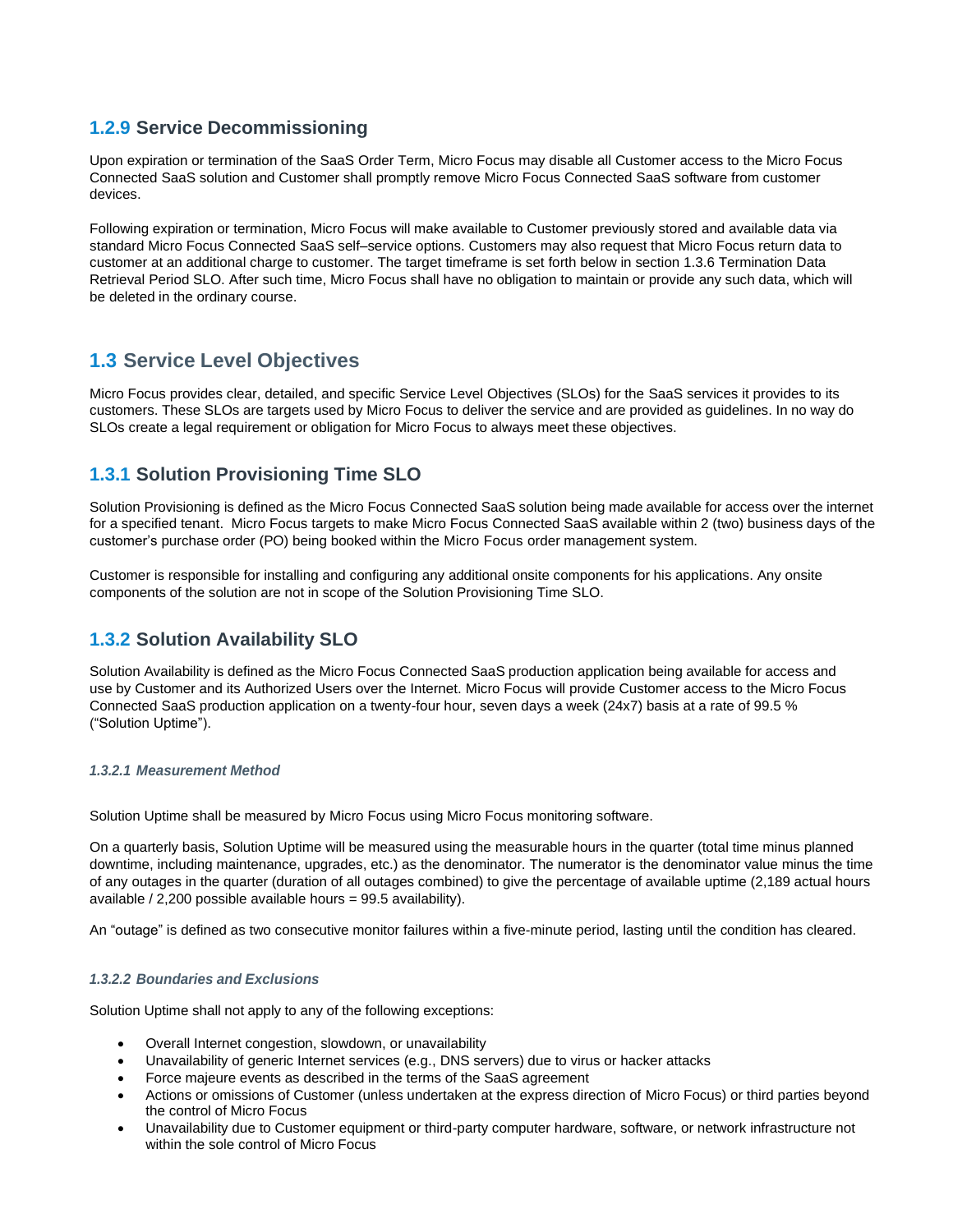- Scheduled Maintenance (as described in section 1.2.8)
- Scheduled Version Updates (as described in section 1.2.9)

## <span id="page-6-0"></span>**1.3.3 Online Support Availability SLO**

Online Support Availability is defined as the Micro Focus SaaS support portal ([https://www.microfocus.com/support\)](https://www.microfocus.com/support) being available for access and use by Customer and its Authorized Users over the Internet. Micro Focus targets to provide Customer access to the Micro Focus SaaS support portal on a twenty-four hour, seven days a week (24x7) basisat a rate of 99.9% ("Online Support Uptime").

#### *1.3.3.1 Measurement Method*

Online Support Uptime shall be measured by Micro Focus using Micro Focus monitoring software running from a minimum of four global locations with staggered timing.

On a quarterly basis, Online Support Uptime will be measured using the measurable hours in the quarter (total time minus planned downtime, including maintenance, upgrades, etc.) as the denominator. The numerator is the denominator value minus the time of any outages in the quarter (duration of all outages combined) to give the percentage of available uptime (2,198 actual hours available / 2,200 possible available hours = 99.9 availability).

An "outage" is defined as two consecutive monitor failures within a five-minute period, lasting until the condition has cleared.

#### *1.3.3.2 Boundaries and Exclusions*

Online Support Uptime shall not apply to any of the following exceptions:

- Overall Internet congestion, slowdown, or unavailability
- Unavailability of generic Internet services (e.g., DNS servers) due to virus or hacker attacks
- Force majeure events as described in the terms of agreement
- Actions or inactions of Customer (unless undertaken at the express direction of Micro Focus) or third parties beyond the control of Micro Focus
- Unavailability due to Customer equipment or third-party computer hardware, software, or network infrastructure not within the sole control of Micro Focus
- Scheduled Maintenance (as described in section 1.2.8)

### <span id="page-6-1"></span>**1.3.4 Initial SaaS Response Time SLO**

The Initial SaaS Response Time refers to the Service Support described in section 1.2.1. It is defined as the acknowledgment of the receipt of a customer request and the assignment of a case number for tracking purposes. Initial SaaS Response will come as an email to the requester and include the case number and links to track it using Micro Focus online customer portal. The Initial SaaS Response Time covers both service request and support requests.

Micro Focus targets to provide the Initial SaaS Response no more than one hour after the successful submission of a customer request.

### <span id="page-6-2"></span>**1.3.5 Termination Data Retrieval Period SLO**

The Termination Data Retrieval Period is defined as the length of time in which the customer can retrieve their Micro Focus Connected SaaS data from Micro Focus following expiration or termination. Micro Focus targets to make available such data in the format generally provided by Micro Focus for 30 days following the termination of the SaaS Order Term.

#### *1.3.5.1 Reporting*

Micro Focus will provide a SaaS Service Uptime Metric Report ("Uptime Metric Report") in accordance with this attachment to the Customer upon request. If the Customer does not agree with the Uptime Metric Report, written notice of non-agreement must be provided to Micro Focus within fifteen (15 days) of receipt of the Uptime Metric Report.